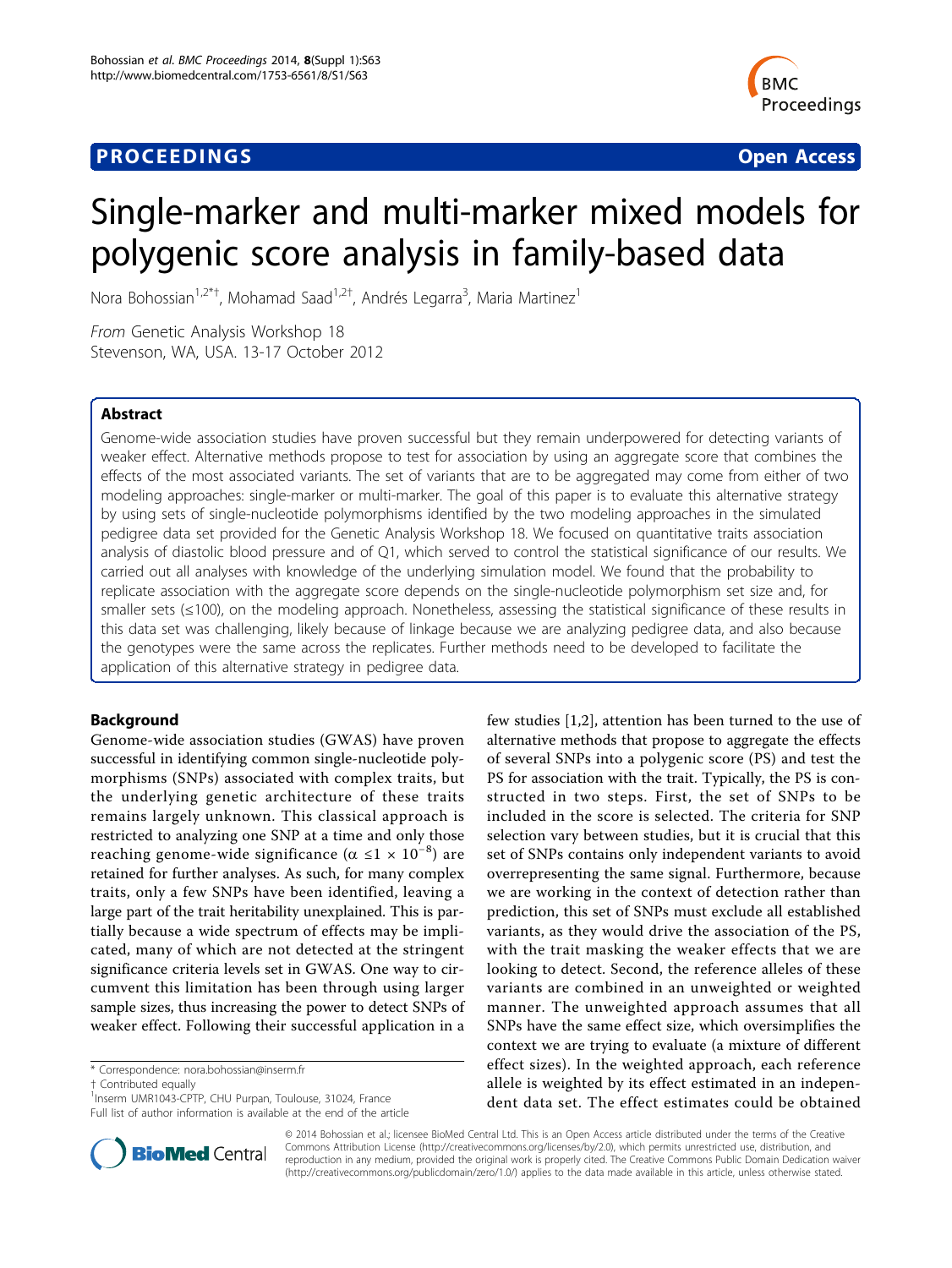through a classical single-marker analysis whereby each effect is estimated one at a time or, alternatively, through a multi-marker analysis whereby all effects are estimated simultaneously. Studies suggest that the multi-marker analysis may outperform single-marker analysis in detection [\[3](#page-3-0)]. The goal of this study is to compare the PS analysis using sets of SNPs derived from single-marker and multi-marker analyses and to evaluate the value of this novel analytical approach, with the intent of shedding light on the true genetic architecture of a complex quantitative trait in family-based data.

#### Methods

#### Data and phenotypes

We used the pedigree data set provided for the Genetic Analysis Workshop 18 (GAW18) with knowledge of the simulated model. We focused on the simulated quantitative trait diastolic blood pressure measured at exam 1 (DBP\_1). We used the trait Q1 to control for type I error. In the simulated model, there were 1457 SNPs (in 288 genes) contributing to DBP and/or systolic blood pressure variability. Their individual contribution ranged from as low as 0.001% for gene ZZEF1 to as high as 6.5% for gene MAP4 (for DBP). Part of the total heritability was generated using polygenic alleles from 1000 SNPs that were randomly selected in each replicate. The trait Q1 was uninfluenced by any of the provided genotyped SNPs. There were 200 replicates but the genotypes were the same across the replicates.

We adjusted the traits for age and sex in a linear regression framework. Let *Yi* denote the trait adjusted for age at exam 1 and sex for individual *i* (*i* = 1, ... , *N* individuals individuals). We used the full SNP map  $(j = 1, ..., J; J = 8, 348, 674$  SNPs SNPs). We denote the observed  $N \times J$  genotype matrix by *X*. All genotypes were coded under the additive genetic model. We worked with models that treated the SNP effects as fixed or random. We used  $\beta$  to denote the  $J \times 1$  vector of fixed SNP effects and  $\alpha$  to denote the  $J \times 1$  vector of random SNP effects. Finally, let *u* be the  $N \times 1$  vector of random polygenic effects with *u* ∼ *N*(0,  $\sigma_u^2 K$ ) where *K* is twice the *N* × *N* kinship coefficient relationship matrix based on pedigree information and let  $\epsilon$  be the *N*  $\times$  1 vector of random residual effects with  $\epsilon \sim N(0, \sigma_{\epsilon}^2 I)$  where *I* is the  $N \times N$  identity matrix.

#### Single-marker mixed linear model (analysis limited to the SNPs and genes associated with DBP)

We first estimated the power to detect association of *Y* with any of these associated variants using the measured genotype test [\[4\]](#page-3-0) (mixed-linear regression model), as implemented in QTDT software [\(http://www.sph.umich.](http://www.sph.umich.edu/csg/abecasis/QTDT/) [edu/csg/abecasis/QTDT/\)](http://www.sph.umich.edu/csg/abecasis/QTDT/).

The single-marker measured genotype test was conducted for each SNP, using all 200 replicates. We found that  $MAP4$  was the only gene detectable (power = 96%) at the genome-wide significance level ( $\alpha$ <1 × 10<sup>-8</sup>), which accounts for the largest percentage of the variance of DBP and contains SNPs with very strong individual effects. Any of the remaining SNPs or genes were unlikely to be detected at stringent significance criteria (power <50%). We estimated that it would take approximately 40 days to analyze the whole-genome data (>8 million SNPs) by replicate and by phenotype using the measured genotype test. Because of these computational constraints, we derived a new trait adjusted for family relatedness using GRAMMAR [[5](#page-3-0)] as implemented in the GenABEL add-on package developed for the R statistical software [[6](#page-3-0)], which allowed us to use the single-marker linear model. Lastly, because our goal was to evaluate whether power to detect association with SNPs with weak effects could be enhanced by pooling their effects, we further adjusted in a linear regression framework the decorrelated trait DBP\_1 for the strong effects of MAP4 (SNPs3\_48040283 and 3\_48064367).

#### Single-marker linear model

For the decorrelated trait we tested for association using simple linear model (without the random polygenic component) with PLINK version 1.07 [[7](#page-3-0)].

#### Polygenic score

Polygenic scores (PS) were built as follows:

$$
PS_i = \sum_{s=1}^{S} \hat{\gamma}_s X_{is} \tag{1}
$$

where  $PS_i$  is the polygenic score for the  $i^{\text{th}}$  individual, S is the size of the set of SNPs to combine,  $\hat{\gamma}_s$  is the estimated effect of SNP *s* in a discovery data set, and *Xis* is the number of minor alleles of the SNP *s* for the *i*<sup>th</sup> individual in an independent data set (replication). The PS is computed after excluding genome-wide significant SNPs and including only independent SNPs (not in linkage disequilibrium). The PS values were computed with PLINK using the "-score" option. By default, if missing, the number of reference alleles was imputed from the sample allele frequency.

#### Multi-marker mixed linear model

Here, all SNP effects are estimated simultaneously. For the original traits not adjusted for family relatedness (*Y*), the model is formulated as follows (using matrix notation):

$$
Y = \mu 1 + X\beta + u + \epsilon \tag{2}
$$

where  $\mu$  is the fixed mean effect and 1 is a vector of 1s. Because the above model analyzes all *J* markers jointly, it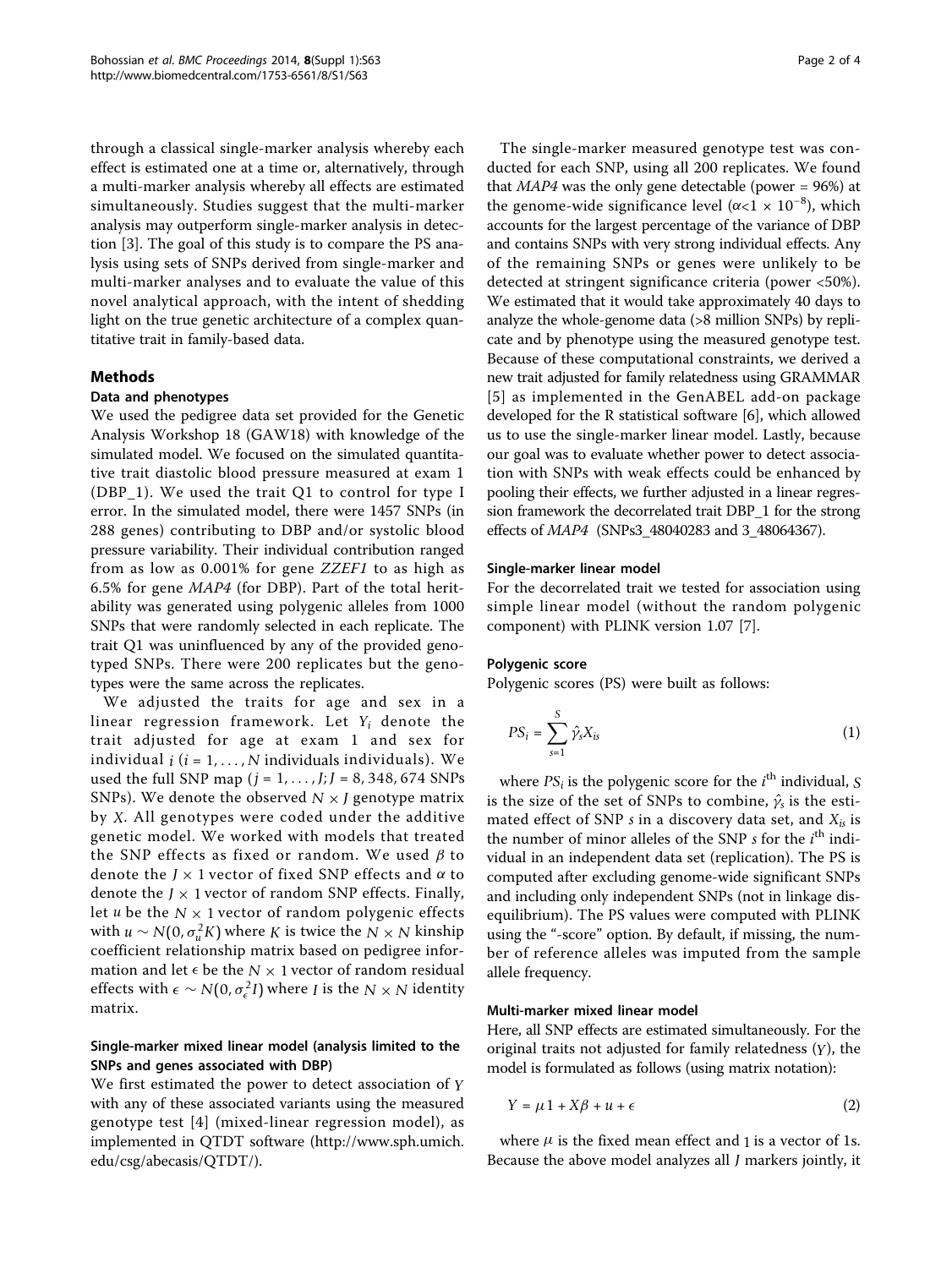can account for the covariance structures between individuals through the realized genome-based relationship matrix [[8\]](#page-3-0) and can be formulated equivalently as a random regression approach as follows:

$$
Y = \mu 1 + X\alpha + \epsilon \tag{3}
$$

where  $\alpha$  is now a *J*  $\times$  1 vector of *random* SNP effects with  $\alpha \sim N(0, \sigma_{\alpha}^2 I)$ .

This is the widely used Best Linear Unbiased Predictor (BLUP) model (with only 1 fixed effect) [[9](#page-3-0)]. We worked in a penalized regression framework (*l*<sup>2</sup> penalty) setting the penalty parameter, λ, as  $\lambda = \sigma_{\epsilon}^2 / \sigma_{\alpha}^2$ . We derived  $\sigma_{\alpha}^2$  from the relationship  $V_A = \sum^J$ *j*=1  $2p_jq_j\sigma_\alpha^2$ , where  $V_A$  is the total

additive genetic variance,  $p_j$  is the minor allele frequency, and  $q_j = 1 - p_j$  [\[10\]](#page-3-0). These analyses were carried out using the GS3 software (<http://snp.toulouse.inra.fr/~alegarra/>).

#### Polygenic score analyses

Here, we were interested in comparing PS analysis with sets of SNPs derived from single-marker and BLUP models. We used replicate 1 as the discovery data set and each of the remaining 199 replicates to replicate the association of PS with the analyzed trait. Under the singlemarker model, all SNPs were ranked by their  $p$  values. Under BLUP, all SNPs were ranked by the magnitude of their effect estimate. The best ranked *S* SNPs were used for computing the PS values. Here, we let *S* vary as 10, 50, 100, 1000, 5000, and 10,000 SNPs. To ensure that *S* contained only independent SNPs, the best SNP over a window of 100 kilobases (kb) was retained until the full SNP map was covered. (We also considered larger window sizes of 1 megabase (Mb) and 5Mb, but the results were similar and are not reported here.) These independent SNPs were then ranked. We conducted the same analyses on Q1. Furthermore, we also evaluated the association of PS, but this time by permuting DBP\_1 within families in each replicate.

#### Results and discussion

Figure [1](#page-3-0) illustrates the PS association results using the two strategies, single-marker and BLUP, for selecting the top *S* SNPs in replicate 1. The results are expressed as the percentage of replicates (out of replicates 2 through 200, hereinafter referred to as the replication rate) with significant evidence of association of PS with DBP\_1 at different nominal  $p$  values and by SNP set size *S*. With the single-marker strategy, the replication rates tend to increase with the SNP set size until reaching a peak at  $S = 1000$  SNPs, after which they begin to decline, especially at stringent significance criteria levels (*p*value ≤1E-05). (This may be happening as a result of

the increased noise with the larger  $S$  [>1000].) For the BLUP strategy, the peak is reached at *S* = 5000 SNPs, after which the replication rates tend to remain stable. Irrespective of the strategy, however, the replication rates are rather high, especially at nominal  $p$  values ≥1  $\times$  10<sup>-3</sup> and for larger set sizes (S ≥1000) where they are nearly always at 100%. For smaller set sizes ( $S \le 100$ ), replication rates are greater under the single-marker strategy than under the BLUP strategy. The opposite trend is observed for larger set sizes (S  $\geq$  5000).

To evaluate the significance of these findings, we performed the PS association analyses on Q1. Note that because of the small number of available replicates (199), replication rates could not be estimated at stringent criteria levels (ie, nominal  $p$  values <1%). Estimates of the replication rates were close to the theoretical values, whether the top SNPs were selected under the singlemarker approach or the BLUP approach, and irrespective of set size *S* (ranging from 5% to 8% at pvalue = 5%). PS association analyses conducted on the permuted DBP\_1 trait yielded to slightly inflated rates (results not shown), especially for larger set sizes S and under the BLUP strategy (ranging from 8% to 12% and from 6% to 17% under single-marker and BLUP strategies, respectively). From these results it is not clear whether the distribution of the PS association test appropriately follows the theoretical distribution in the pedigree data set even though the traits were decorrelated.

#### Conclusions

Using the measured genotype test, a classical approach to detect association in family data, we found that, with the exception of the SNPs in the MAP4 gene, it had no power to detect SNPs of weaker effect at the genomewide significance level. In our study, we aimed to evaluate PS association analysis as a method to detect SNPs of weaker effect that fail to reach genome-wide significance in classical GWAS. We used a single-marker approach and a multi-marker approach to derive the top SNP sets. In summary, both strategies lead to relatively high replication rates, especially when large sets of SNPs (≥1000) were considered. Our study presents some weaknesses and limitations. PS analysis was conducted using linear regression on the decorrelated traits. Thus, either the way we constructed the sets of independent top SNPs or the fact that the genotypes were the same in all replicates may have led to biased and inflated estimates of power rates. Type I error rates were found close to the theoretical values when analyzing Q1, but not when analyzing the permuted DBP trait. It appears, therefore, that linkage may have affected our PS analyses even if we worked with decorrelated traits. These results suggest that the presently available methods need to be